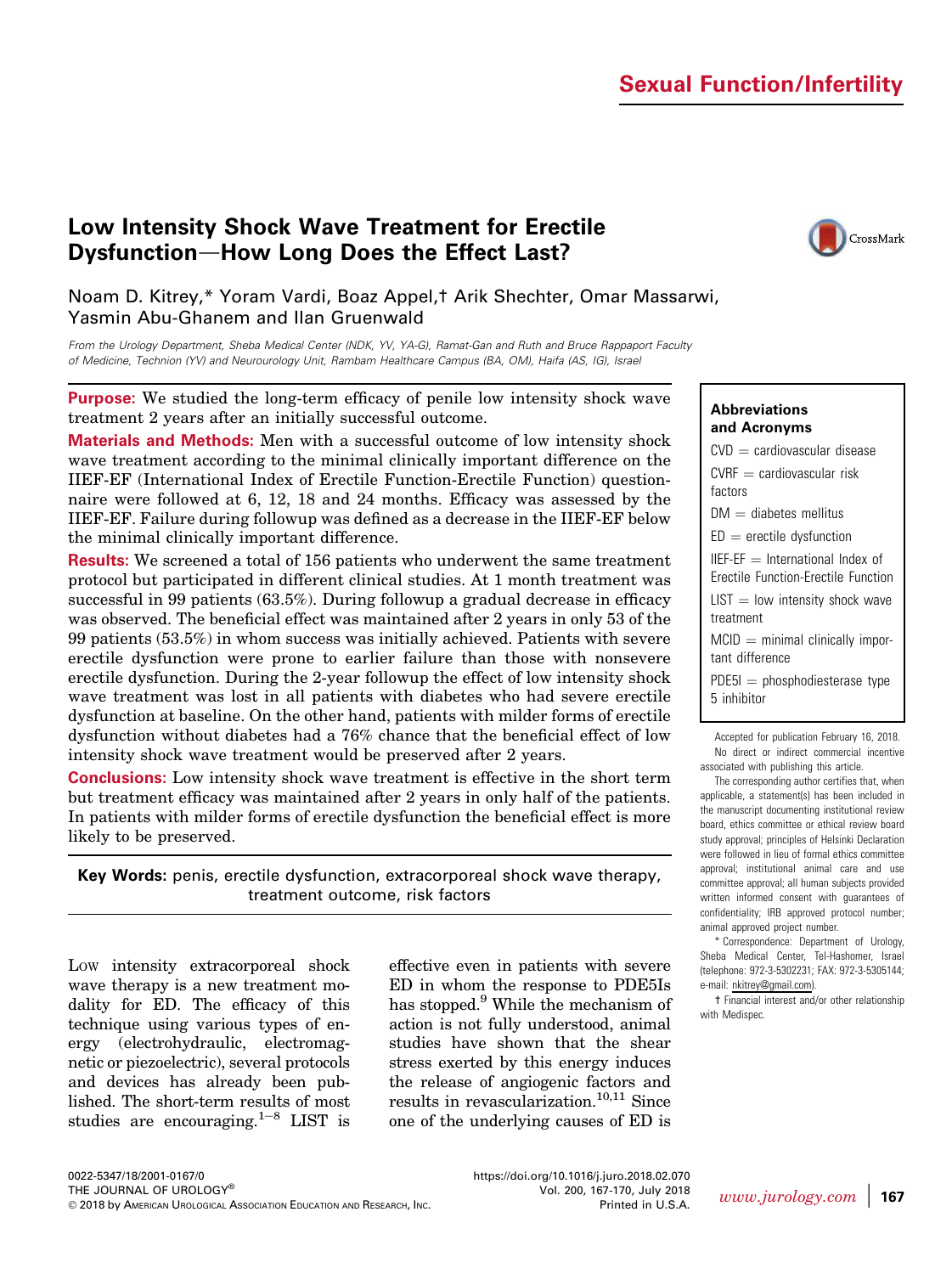poor cavernous blood flow, it was theorized that by triggering neovascularization LIST could potentially improve cavernous flow.

LIST introduced a new concept in ED treatment. It is a modality that is not targeted to the symptom. It is aimed to modify the underlying pathological process that causes ED and may include regenerative elements, eg neovascularization of cavernous tissue and improved endothelial function. Therefore, data on the long-term efficacy of LIST are crucial to make this modality clinically relevant.

The aim of this study was to evaluate the longterm effect of LIST in patients with clinical success 1 month after the end of treatment. The question of the long-term durability of LIST is raised in every discussion with patients who are candidates for this treatment.

#### METHODS

During the last 5 years we have followed all of our patients who underwent LIST for ED. A heterogeneous group of patients treated with penile LIST during previous clinical studies comprised this cohort, including men with a large range of baseline ED severities such as CVRF, CVD and DM. Responders and nonresponders to PDE5Is were included. Although these patients participated in different studies, the treatment protocol and evaluation methods were identical in all. Our protocol consisted of 12 treatment sessions, including twice weekly for 3 weeks, 3 weeks with no treatment and an additional 3 weeks with 2 sessions per week.[1,4,5,9](#page-3-0) LIST was applied to 5 treatment points along the penis. A total of 1,500 shock waves was applied at 0.09 mJ/mm<sup>2</sup> and 120 shocks per minute.

Success at 1 month was determined according to strict predesignated criteria, including the change in the score of the IIEF-EF domain questionnaire from baseline before treatment according to the MCID,<sup>[12](#page-3-0)</sup> ie an increase of at least 7, 5 and 2 points for severe, moderate and mild ED, respectively. All included patients were followed at the clinic at 3 and 6 months. Later followup visits were performed by a physician or a nurse at the clinic or by telephone interview, including the IIEF-EF questionnaire, at 12, 18 and 24 months.

As the outcome measure of failure we used the IIEF-EF domain scores. Our point of reference was the successful result achieved 1 month after the last treatment session. A decrease in the IIEF-EF score to below the expected success score according to MCID criteria was considered failure.

Statistical analysis was performed with SPSS®, version 21.0. Data are presented as mean  $\pm$  SD or the number and percent unless otherwise specified. Groups were compared with 1-way ANOVA. The Student t-test was used to analyze continuous variables and the chi-square test was used for categorical variables. Multivariable binary logistic regression analysis was performed to determine the association of variables of interest with the probability of a successful response to LIST during the 24-month followup. Statistical significance was considered at  $p < 0.05$ .

## RESULTS

All 156 patients treated with our standard LIST protocol were considered for this study. Median age of the cohort was 59.1 years (range 27 to 81), 73 patients (46.8%) had DM and 128 (82.1%) had CVD or CVRF. Of the men 55% had severe ED, defined as an IIEF-EF score of 10 or less. Table 1 lists detailed patient characteristics.

Of these cases 99 (63.5%) responded to treatment and were considered successful according to the mentioned criteria. Patients who did not respond to LIST were referred to other treatments or received a second round treatment. Two patients with initial success were lost to followup after 18 months. In these patients treatment was considered to have failed at the 24-month visit.

During the 2-year followup we found that the clinically effective response decreased with time. We started with 99 positive responders (63.5%) at 1 month and ended with only 53 (34%) at 2 years [\(fig. 1\)](#page-2-0). The response was maintained 2 years after the end of treatment in 53% of the patients in whom therapy was initially successful at 1 month.

We investigated several parameters to define the group of patients prone to a shorter successful response to LIST. Among the parameters that were tested were patient age, DM, ED severity, time of ED, the PDE5i response, CVD and CVRF ([table 2\)](#page-2-0). On univariate analysis patients with severe ED before LIST and patients with DM were prone to earlier failure. The response was maintained after 24 months in only 20 of the 49 patients (40.8%) with severe ED in whom LIST was initially successful compared to 33 (66%) of the remaining patients ([table 2\)](#page-2-0).

Severe ED at baseline was a significant risk factor on multivariable binary logistic regression analysis. [Figure 2](#page-2-0) shows a comparison of severe and nonsevere ED cases. A specific group of interest, that is patients who were PDE5i nonresponders at baseline, were also prone to earlier failure during followup, although it was not statistically significant.

Table 1. Patient baseline characteristics

|                                                                                                                                                           |                                                                                            | LIST                                                                                     |                                                                                       |
|-----------------------------------------------------------------------------------------------------------------------------------------------------------|--------------------------------------------------------------------------------------------|------------------------------------------------------------------------------------------|---------------------------------------------------------------------------------------|
|                                                                                                                                                           | Overall                                                                                    | Responders                                                                               | Nonresponders                                                                         |
| No. pts<br>Mean $\pm$ SD age<br>Mean $+$ SD ED duration<br>(mos)                                                                                          | 156<br>$59.1 + 10.1$<br>$64.6 + 49$                                                        | 99<br>$58.2 \pm 10.6$<br>$60.3 + 46$                                                     | 57<br>$60.6 + 9.1$<br>72<br>$+55$                                                     |
| No. ED severity $(\%)$ :<br>Mild<br>Moderate<br>Severe<br>Mean $\pm$ SD IIEF-EF (points)<br>No. PDE5i responders (%)<br>No. CVD or CVRF (%)<br>No. DM (%) | 21(13.5)<br>49 (31.4)<br>86 (55.1)<br>$10.7 + 4.4$<br>88 (56.4)<br>128 (82.1)<br>73 (46.8) | 17(17.2)<br>33 (33.3)<br>49 (49.5)<br>$11.1 + 4.4$<br>61(61.6)<br>80 (80.8)<br>41 (41.4) | 4(7)<br>16 (28.1)<br>37 (64.9)<br>$+ 44$<br>10<br>27 (47.4)<br>48 (84.2)<br>32 (56.1) |

Groups were compared by 1-way ANOVA with Student t-test used for continuous variables and chi-square test used for categorical variables (p not significant).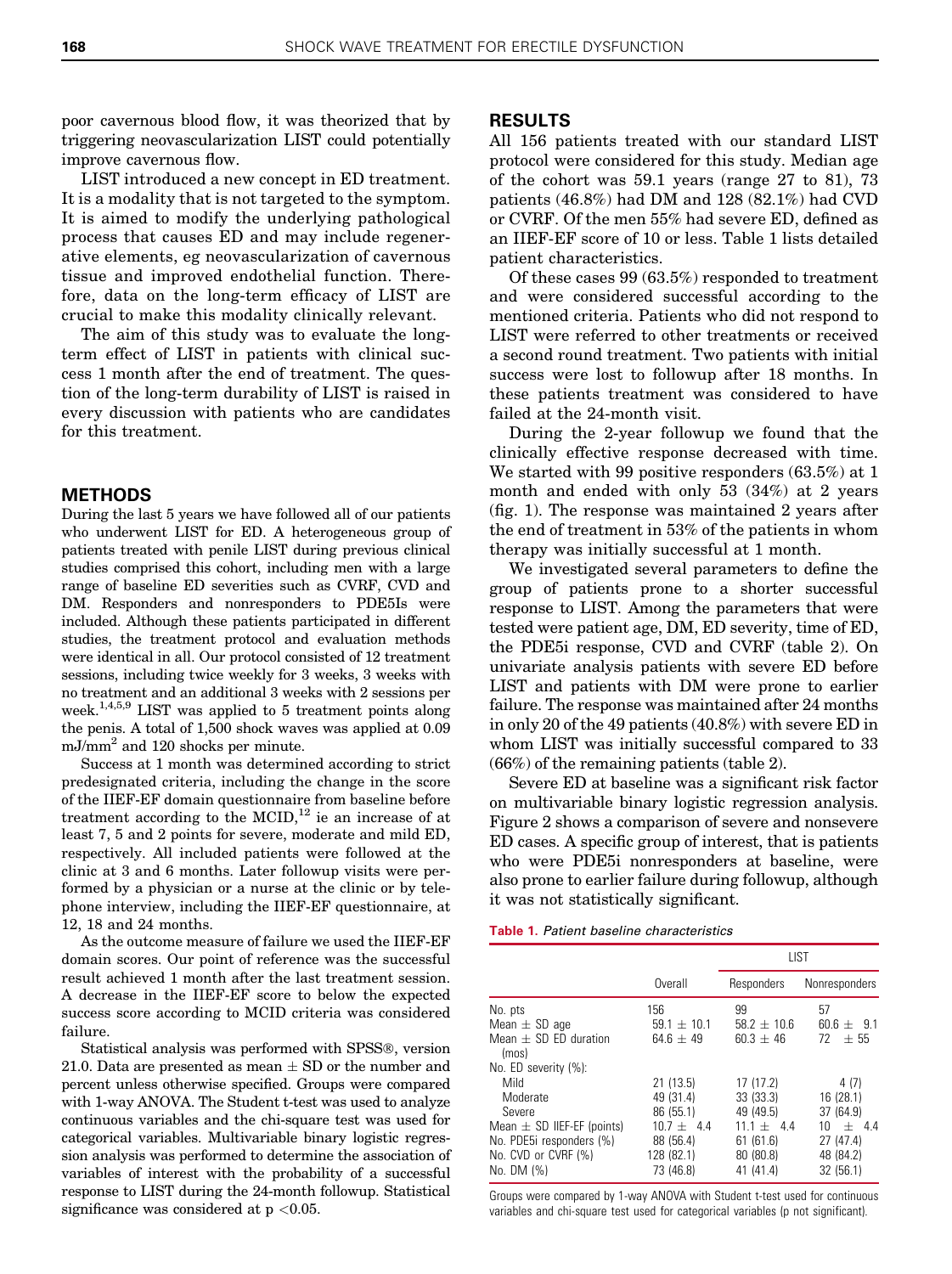<span id="page-2-0"></span>

Figure 1. Percent of patients in whom improvement was maintained with time. m, months.

All patients with DM and severe ED at baseline in whom success was initially achieved lost the effect of LIST during the 2-year followup. On the other hand, patients with milder forms of ED and without diabetes had a 76% chance that the beneficial effect of LIST would be preserved after 2 years.

### **DISCUSSION**

Although the results of the current study are limited to a relatively small cohort, they clearly show a gradual decrease in the effect of LIST on erectile function with time. The results indicate that patients with more severe disease at baseline had a higher probability of treatment failure at 2 years. Patients with DM were also prone to earlier failure, although DM was not an independent risk factor on multivariate analysis. Patients with severe ED and with diabetes had probably the worst prognosis as the initial positive response was not maintained in any patient in this group after 2 years.

Most of the study cohort comprised men with severe ED, including PDE5I nonresponders. This may explain the overall high long-term failure rate. Furthermore, initial success was defined by strict

Table 2. Univariate and multivariate analysis of possible risk factors for decrease in LIST effect

|                     | No. 2-Yr |                     | p Value         |                 |
|---------------------|----------|---------------------|-----------------|-----------------|
|                     |          | No. Pts Success (%) | Univariate      | Multivariate    |
| Overall             | 156      | (34)<br>53          |                 |                 |
| Severe ED           | 86       | 20 (23.3)           | 0.002           | 0.001           |
| PDE5i response      | 68       | 16 (23.5)           | 0.015           | Not significant |
| DM pos              | 73       | 18 (24.7)           | 0.02            | Not significant |
| ED more than 48 mos | 78       | 22 (28.2)           | Not significant |                 |
| Age greater than 60 | 76       | 21(27.6)            | Not significant |                 |
| Cardiovascular:     |          |                     | Not significant |                 |
| Risk factors        | 128      | (32)<br>41          |                 |                 |
| Disease             | 53       | 15 (28.3)           |                 |                 |



Figure 2. Maintenance of success with time according to ED severity. m, months.

MCID criteria, ie a change of at least 7 points in the IIEF-EF score in patients with severe ED. Using a different criterion such as an increase of only 5 points in the IIEF-EF score would probably have resulted in a higher success rate.

The apparent advantages of LIST, which is a noninvasive, nonpharmacological, easy to apply, painless and relatively inexpensive procedure, made it appealing. Consequently LIST was quickly accepted in clinical practice as a promising treatment option and it is even mentioned in EAU (European Association of Urology) guidelines.<sup>[13](#page-3-0)</sup> All of its advantages are relevant only if the effect is durable and preserved for a reasonable time. To date there is an increasing number of publications on LIST shortterm efficacy but information on the long-term effect is lacking. To our knowledge this is the first study trying to answer this critical question.

Limited data are available on midterm followup. A study describing 1-year followup of shock wave therapy using similar protocol, device and evaluation measures showed a  $71\%$  success rate.<sup>[14](#page-3-0)</sup> Those results were similar to ours during 6-month followup and better than ours during 1-year followup. Bechara et al investigated the mid-term effect of LIST in a population of PDE5I nonresponders and found a surprisingly high 91.7% of patients in whom the positive response was maintained after 12 months.<sup>[15](#page-3-0)</sup> This difference can be attributable to different patient selection, a high dropout rate in the other studies and to our stricter criteria for a successful outcome.

A further limitation of the study is that some outcome data were collected through a telephone interview, including an indirect IIEF-EF questionnaire. Unfortunately we could not see all patients at the clinic for a formal visit including questionnaires. It is important to note that some patients probably used PDE5Is occasionally without reporting it, which may have biased the results.